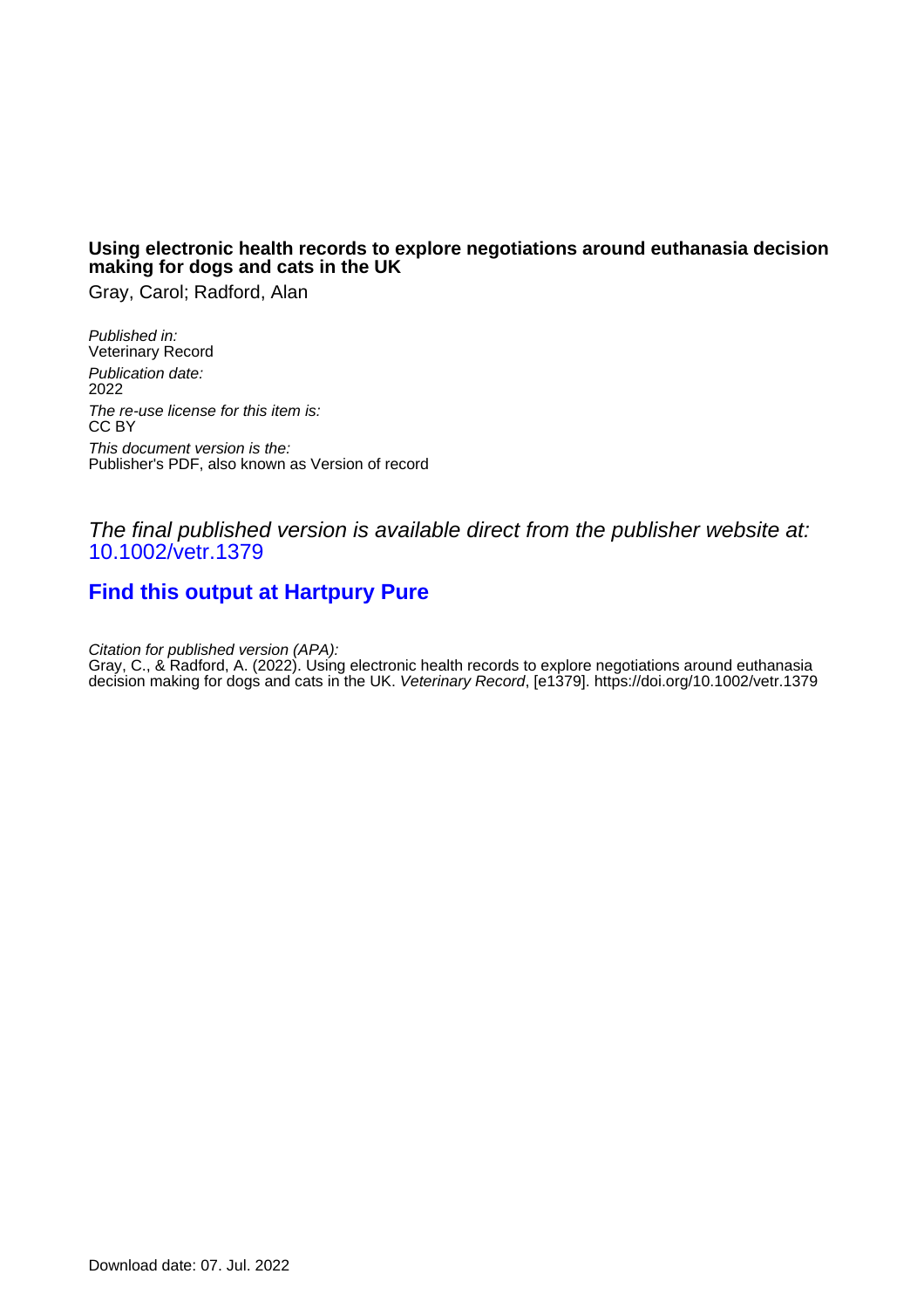# **Vet Record**

# **Using electronic health records to explore negotiations around euthanasia decision making for dogs and cats in the UK**

# **Carol Gray1,2 Alan Radford3**

<sup>1</sup> Department of Veterinary Nursing, Hartpury University, Gloucester, UK

<sup>2</sup> School of Law and Social Justice, University of Liverpool, Liverpool, UK

<sup>3</sup> Institute of Infection, Veterinary and Ecological Sciences, University of Liverpool Faculty of Health and Life Sciences, Liverpool, UK

#### **Correspondence**

Carol Gray, Department of Veterinary Nursing, Hartpury University, Hartpury, Gloucestershire, GL19 3BE, UK. Email:[Carol.Gray@Hartpury.ac.uk](mailto:Carol.Gray@Hartpury.ac.uk)

**Funding information** AnimalWelfare Foundation, Grant/Award Number: AWF\_2020\_18\_CG

#### **Abstract**

**Background:** End-of-life decision making for animals happens daily in veterinary practice. However, access to such discussions as they happen is difficult, in view of the highly emotional circumstances of end-of-life consultations. Despite the expanding literature on euthanasia, few studies have explored the circumstances of euthanasia disagreement or delay.

**Methods:** To explore euthanasia discussions in veterinary practice, consultations recorded in electronic health records in a UK veterinary surveillance database (SAVSNET) were examined. From a sample of 2000 identified consultations, 69 canine and 76 feline consultations were purposively sampled for detailed thematic analysis. Specifically, consultations were selected if they involved a decision to delay euthanasia, including disagreement about the timing of euthanasia.

**Results:** Reasons identified for euthanasia refusal or delay included clientrelated factors (e.g., allowing other family members to say goodbye, differing opinions on the quality of life) and veterinary surgeon-related factors (eg, the wish to carry out further investigations or to try a new treatment). In the instance of refusal or delay, palliative treatment was commonly provided to preserve animal welfare.

**Conclusion:** This study illustrates some of the processes used to negotiate end-of-life decision making in dogs and cats. Its findings shed light on the importance of palliative care in providing owners with time to decide.

#### **INTRODUCTION**

Veterinary medicine in the UK differs from its human counterpart in several ways, not least in that it offers euthanasia as an option to end the suffering of its chronically ill animal patients. In the UK, professional ethical guidance for veterinary surgeons states that euthanasia decisions are based on factors including 'the extent and nature of the disease or injuries, other treatment options, the prognosis and potential quality of life (QoL) after treatment, the availability and likelihood of success of treatment, the animal's age and/or other disease/health status and the ability of the owner to pay for private treatment.<sup> $1$ </sup> It also advises that veterinary surgeons are not obliged to perform euthanasia at an owner's request.

In most cases, however, a decision for euthanasia is made jointly between the client and the veterinary surgeon. Euthanasia decisions are notoriously difficult for both parties. Although owners may realise that it is their responsibility to make a decision about euthanasia, $2$  some owners wish that their veterinary surgeon would make the decision for them, $3$  while others may appreciate the support of their veterinary surgeons in deciding on euthanasia or when to do this. $4$  On the other hand, discussions around euthanasia have a greater negative effect on veterinary professionals' psychological wellbeing than the act of euthanasia itself, and many find end-oflife conversations more challenging than the act of euthanasia[.5](#page-6-0) Additionally, veterinary surgeons report feeling slightly higher levels of stress in situations involving clients who wish to continue treatment despite poor animal welfare than in situations involving requests to perform euthanasia on 'healthy' animals[.6](#page-6-0)

This is an open access article under the terms of the [Creative Commons Attribution](http://creativecommons.org/licenses/by/4.0/) License, which permits use, distribution and reproduction in any medium, provided the original work is properly cited.

© 2022 The Authors. *Veterinary Record* published by John Wiley & Sons Ltd on behalf of British Veterinary Association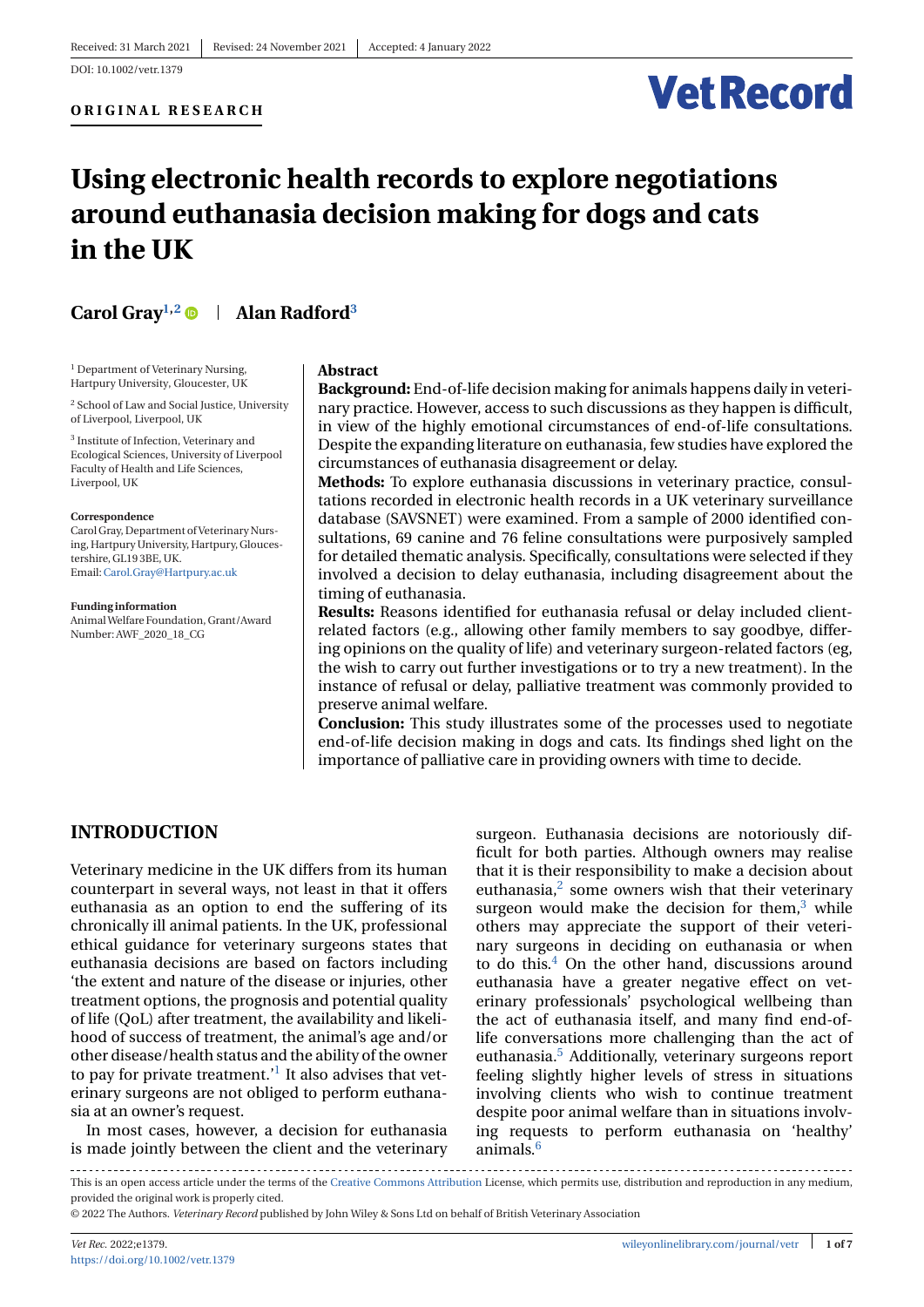Any delay to the decision for euthanasia will require discussion around the provision of palliative treatment until euthanasia is performed. Palliative care (or 'animal hospice') is a growing branch of veterinary healthcare in the United States, $<sup>7</sup>$  but is less common in</sup> the UK; for example, the International Association for Animal Hospice and Palliative Care (IAAHPC) lists only five hospice care providers in the UK. $8$  AAHA/IAAHPC guidelines state that an integrated approach to endof-life care includes pain management, management of other clinical signs (e.g., respiratory or gastrointestinal signs), mobility aids, provision of a comfortable environment and opportunities to engage with humans or other animals.<sup>9</sup>

It has been shown that prioritising continuity of care, empathic communication and a trusting relationship between veterinary surgeon and client can lead to 'healthy decision making' surrounding euthanasia.<sup>10</sup> Owners appreciate veterinary surgeons who understand their relationship with their animals and who validate their decision. $11$  'Caregiver burden' is now recognised as being applicable to carers for animal patients, and can be a strong predictor of a client's decision for euthanasia; $^{12}$ however, discussion of client personal and family issues that may affect patient care happens minimally in veterinary end-of-life discussions. $^{13}$  $^{13}$  $^{13}$  Therefore, many veterinary surgeons may provide end-of-life care without necessarily appreciating all that this entails.

Much of the research into euthanasia or end-oflife decision making involves interviews with or surveys of those involved (veterinary surgeons and pet owners) rather than direct observation of end-of-life consultations. Methods used in previous studies have included interviews and focus groups with veterinary professionals, $5$  interviews with owners of chronically ill pets, $<sup>2</sup>$  $<sup>2</sup>$  $<sup>2</sup>$  interviews with recently bereaved cat</sup> owners<sup>[11](#page-7-0)</sup> and surveys of bereaved clients.<sup>14</sup> Euthanasia consultations can be emotionally laden, which makes them difficult to study. Relatively few studies have observed euthanasia decision making in prac-tice, exceptions being ethnographic studies<sup>[15](#page-7-0)</sup> or those using undisclosed simulated clients to study end-oflife conversations. $^{13}$  $^{13}$  $^{13}$ 

Veterinary clinical records should be made at the time of the consultation, and according to UK professional ethical guidance, should 'include details of examination, treatment administered, procedures undertaken, medication prescribed and/or supplied the results of any diagnostic or laboratory tests …. provisional or confirmed diagnoses, and advice given to the client …. They should also include outline plans for future treatment or investigations, details of proposed follow-up care or advice, notes of telephone conversations…….['16](#page-7-0) Thus, these records should contain the essence of the discussion between veterinary surgeon and client regarding the timing of euthanasia.

In this study, we explored clinical records of consultations where euthanasia was discussed, but not performed, and analysed the record of the consultation made by the veterinary surgeon involved. The study was designed to answer the following research questions:

- 1. How are discussions about euthanasia initiated, by whom and for what reason?
- 2. How are euthanasia decisions negotiated and what causes refusal by either party?
- 3. What role does palliative care play in euthanasia decision-making?
- 4. Are electronic health records (EHRs) a suitable data source for euthanasia discussions?

#### **MATERIALS AND METHODS**

Data for this project were obtained from SAVSNET, a veterinary surveillance database based in the School of Veterinary Science at the University of Liverpool. The SAVSNET project collects near-real-time consultation data from around 500 veterinary practices throughout the United Kingdom. Each consultation includes animal signalment data as well as the clinical free text or narrative, written by the attending practitioner at or soon after the consultation. More detailed information on how SAVSNET collects data is available elsewhere.<sup>17</sup>

A protocol was developed to identify relevant consultations for this study, using 'regular expressions', a form of text mining, to identify those clinical narratives likely to involve euthanasia. The combination of regular expressions returning the highest number of consultations was 'euth $(2 < |[a-z|]$ )pts|qol|qua\*lity of life|(? < ![a-z])pall|put to sleep|(? < ![a-z])pali|goodbye', which returned 14,196 records out of approximately 500,000 consultations. Of these, a random sample of 1000 dog and 1000 cat consultations from 2018 was provided. This year was chosen to avoid external effects on veterinary and client decision making, such as the SARS-CoV-2 pandemic, yet it was sufficiently historical to alleviate concerns about individual consultations being recognisable. The sample was reviewed initially to remove 354 canine and 488 feline consultations where euthanasia was carried out during the consultation, as such consultations contained little evidence of the discussion that preceded the decision. The remaining consultations involved discussion about euthanasia at a future date, so could be classified as 'delayed euthanasia' consultations. Further review selected those where a concrete plan for a future euthanasia decision was made, initially consisting of 89 consultations involving cats and 89 involving dogs. These were numbered sequentially from 1 to 89, with an identifying letter of either C (canine) or F (feline). Following the further in-depth reading, 21 canine consultations and 13 feline consultations were excluded from the final analysis because they did not include a specific time frame for euthanasia. The remaining 68 canine and 76 feline consultations constituted the dataset for coding.

The selected records were uploaded to Quirkos software for the management of data sources and coding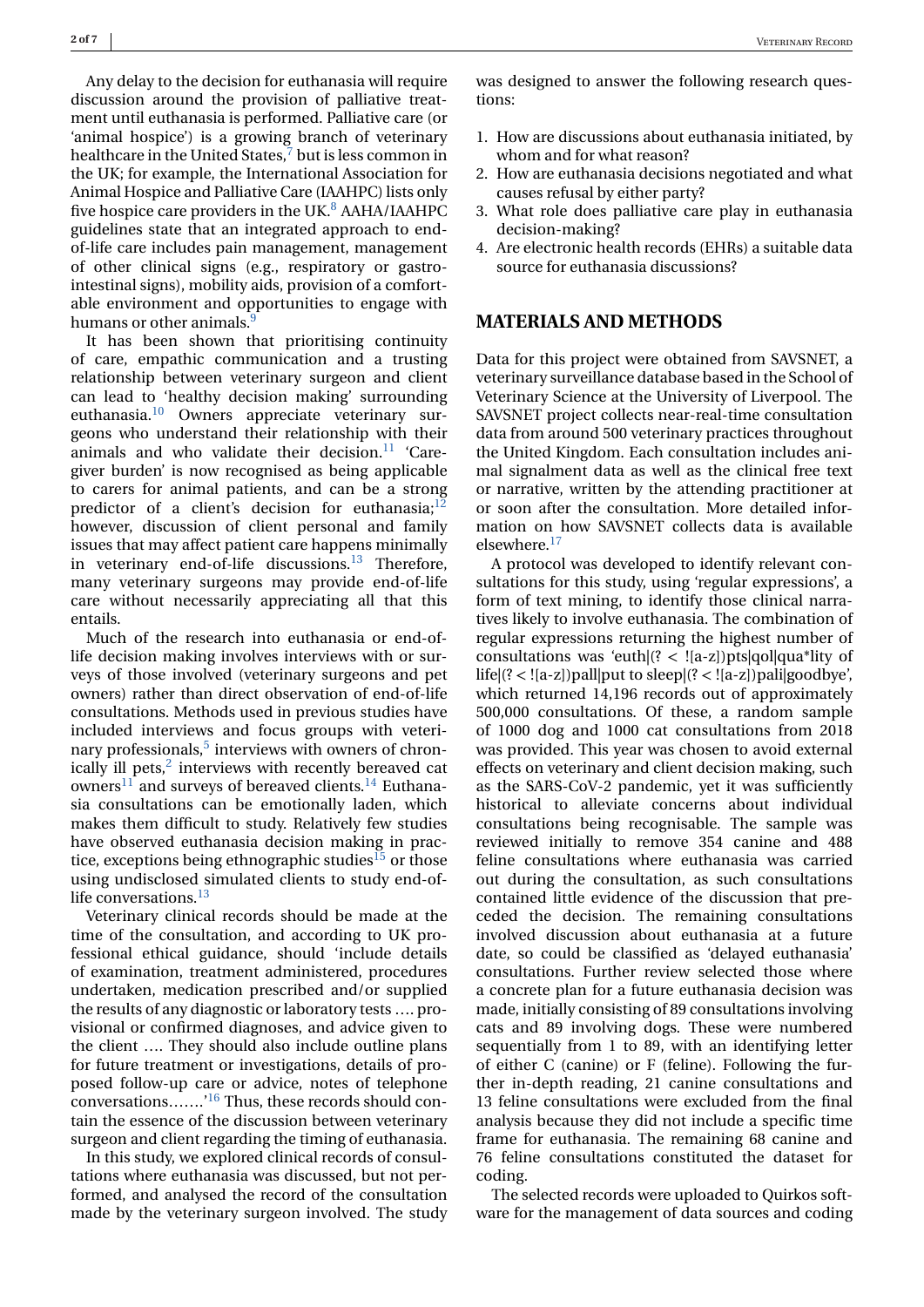**TABLE 1** Codes and associated themes resulting from the thematic analysis of euthanasia consultations from electronic health records (EHRs)

| Code                                                | <b>Theme</b>                                         |
|-----------------------------------------------------|------------------------------------------------------|
| Vet suggesting euthanasia                           | Presenting euthanasia<br>as an option                |
| Strategies for encouraging euthanasia               |                                                      |
| Owner suggesting euthanasia                         |                                                      |
| Owner reporting money as an issue                   | Reasons for suggesting<br>euthanasia                 |
| Owner declining further investigations              |                                                      |
| Owner reporting problems with<br>treatment          |                                                      |
| Owner refusing euthanasia                           | Refusing euthanasia                                  |
| Vet refusing to perform euthanasia                  |                                                      |
| Owner presenting evidence of QoL                    | Reasons for refusing<br>euthanasia                   |
| Vet presenting evidence of QoL                      |                                                      |
| Owner requesting more time with<br>animal           | Reasons for delaying<br>euthanasia                   |
| Owner needing to discuss euthanasia<br>with others  |                                                      |
| Offering palliative care                            | Palliative care as a<br>supportive option            |
| Vet recording owner emotions in<br>clinical records | Emotional impact of<br>euthanasia decision<br>making |
| Vet recording own emotions in clinical<br>records   |                                                      |

decisions. Utilising inductive thematic analysis,  $18$  an appropriate methodology for analysis of text, coding and analysis were performed by the first author. An open coding approach was used for the first 20 records in both species, after which no new codes were identified. These identified codes were described in a codebook detailing exactly what should be included in the code, and what should be excluded.<sup>19</sup> The codebook was then used to code all remaining EHRs. Themes were developed using inductive analysis, meaning that they remained close to the original data; data were analysed at a semantic level, where the explicit meaning of the written record was accepted, rather than interpretation beyond what was written.<sup>18</sup>

Similar codes were grouped into themes. Data sources were read carefully three times and a constant comparative method was used to ensure that coding decisions were accurate. The development of codes and themes is demonstrated in Table 1.

#### **RESULTS**

In the next section, sample quotes will be presented and reasons for decisions about themes will be discussed. The original text from the EHR has not been altered, with spellings included as they were written; abbreviations are expanded in square brackets at first use, misspelt words are indicated by *(sic)*. Records are identified by number and letter as explained

above. Any identifying information about the animal, veterinary surgeon or owner is replaced with ⟨⟨ identifier ⟩⟩.

#### **Introducing euthanasia as an option**

In many of the consultations analysed, one party, either a veterinary surgeon or owner, initially broached the subject of euthanasia. Some of the reasons for suggesting euthanasia included poor QoL,

> *'discussed QOL as there are multiple issues here and limited amount we can do without blood tests and investigation which the owner does not want at this stage because she gets stressed and aggressive for blood tests' (29F)*

or financial costs involved with continued investigation or treatment, '*owner feels not got the money for investigations and not happy with continuing as they are*' (50C).

Veterinary surgeons recorded the use of several techniques to highlight the reasons for presenting euthanasia as an advisable option. These included QoL discussions, *'Advised In my opinion cat will not last long, and they have to make sure he is not in pain'* (56F), stressing the negative aspects of the patient's current QoL, *'Certainly seems to be completely miserable, hanging head sunken eyes'* (42C), emphasising the animal's current disease status, '*I explained that a dog with open wound aprox* (sic) *8 cm at the abdomen from a tumour with such infection it's not QoL'* (4C), sharing their personal opinion about the animal's situation, *'it is not fair to continue in this manner it is a welfare concern'* (40F), or inviting discussions with other family members, '*reccomend (sic) to discuss with family and children so all parties can be involved in decision making'* (69F).

When veterinary surgeons did recommend euthanasia it either came as a single option or through the inclusion of euthanasia as one of several treatment options, described explicitly in the HER, *'strongly advised PTS* [put to sleep]*'* (40F), more obliquely: *'they'll have to take a decision.'* (28C), or at times, with a more detailed record of the discussion:

> *'Discussed options with O [owner]. 1) Invasive and aim for cure, FNA [fine needle aspirate] under u/s [ultrasound] guidance with view to possible surgical intervention - very frail condition at the moment so feel general anaesthetic risk very high. 2) Continue palliative care for now but prognosis poor - advise only giving time while QoL [quality of life] OK to give Os time to come to terms with decision. 3) PTS sooner rather than later' (3F).'*

In other EHRs, the owner prompted the discussion of euthanasia, ''*O feels its time for Euth* [euthanasia]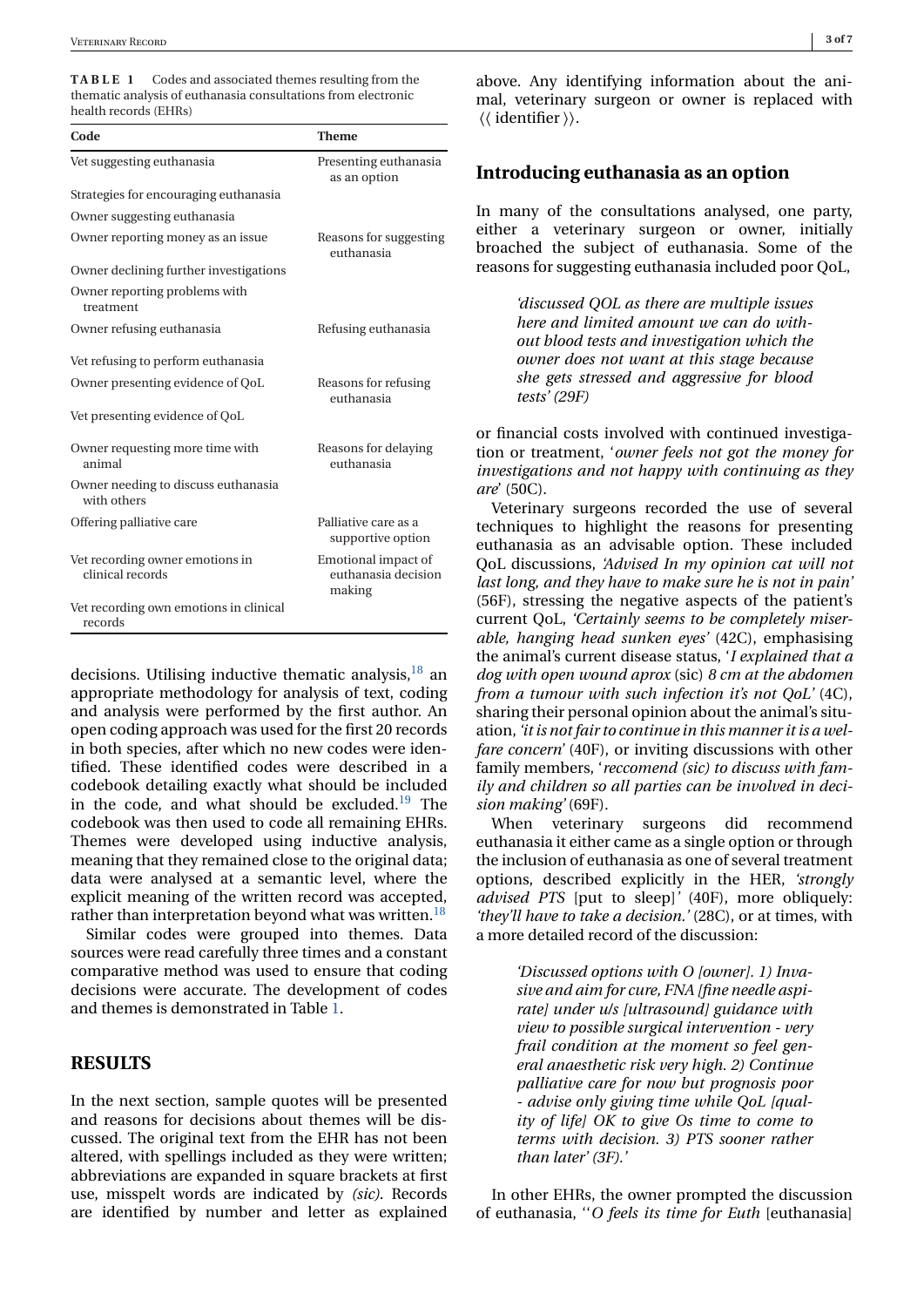*wanted confirmation*' (15F) and '*Thinks it's time to let her go*' (51F). There were several recorded reasons for the owner's decision to bring up the topic of euthanasia, such as having run out of time, energy and/or financial resources or not wanting to subject the animal to prolonged testing, for example, '*O not willing to continue this long fight*,' (45C) and *'could consider US scan/xrays abdo to see if specific issue present. O declined this on basis of avoiding putting him through any further diagnostics that would stress him*' (37C).

In many instances, both veterinary surgeon and owner demonstrated flexibility in arriving at the right decision at the right time for the animal, as illustrated in the following example:

> *'discuss that QOL encompasses many things and had good chat about euthanasia/ when to decide etc. wouldn't be wrong to make that decision v soon unless signif impr on restarting analgesia' (13C)*.

#### **Refusing or delaying euthanasia**

The veterinary surgeon and owner did not always agree on euthanasia as an option and instances of euthanasia refusal by both parties were recorded. In several consultations, an owner's request for euthanasia was refused by the veterinary surgeon, often because the animal was considered treatable or to have a reasonable QoL. Sometimes the veterinary surgeon's reasoning was recorded in the EHR, '*looks like bout of cystitis. level of renal impairment right now is not end stage so no pressing reason for PTS today'* (71F), whereas one record contained a straightforward refusal, '*O asked if I will carry out PTS and I said no*' (58F).

Conversely, sometimes a veterinary surgeon's recommendation for euthanasia was rejected by the owner, '*Advised to consider PTS as struggling to breathe, owner firmly declined*' (66F). Occasionally, the owner presented evidence that, in their opinion, the animal still had a good QoL, therefore it was not yet time to consider euthanasia:

> *'O showed* ⟨⟨ *identifier* ⟩⟩ *video of* ⟨⟨ *identifier* ⟩⟩ *jumpnig (sic) and walking around. long chat re different signs of pain in cats and* ⟨⟨ *identifier* ⟩⟩ *could show less but mass is likely to be painful. O not keen on PTS since reckon QoL still good' (55F)*.

In rare instances, an owner's refusal of euthanasia was based on the hope that the animal would die peacefully at home. In this case, the veterinary surgeon advised that this would likely bring problems,

> *'owner saying hoping would die at home, explained may well not, may well continue to deteriorate and if this is the case, may need to consider PTS' (85F)*.

In other instances, euthanasia was agreed upon by both the veterinary surgeon and owner, but the procedure was postponed. Some of the reasons recorded included allowing the owner to say goodbye, '*decided to PTS on welfare grounds. However wanted 24 hours with her, therefore booked in for tomorrow 5 pm'* (36C), allowing support from a family member, '*Discussed PTS. O wants to come with her mom, so booked an appt'* (24F), or allowing the family to say their goodbyes, '*owner knows needs pts but wants family to come down from* ⟨⟨ *identifier* ⟩⟩ *so has booked for Friday'* (54F).

#### **Using palliative care to support euthanasia negotiation**

In addition to providing euthanasia as an option, veterinary surgeons also provided the option for palliative care, '*options would be investigations/palliative care w [with] pain relief/pts'* (68F). Owners sometimes opted for palliative care if they rejected the veterinary surgeon's offer for euthanasia or further treatment. Owners who agreed to palliative treatment were recorded as doing so to provide additional pain-free time, '*Walking ith (sic) great difficulty. O just wants this last bit of time to be pain-free if possible.'* (24C), or to allow for more time to make a euthanasia decision. '*O is not ready right this minute and may need the weekend to properly come to terms but needs to be in the next week or so or welfare case*' (42C).

In this manner, palliative care acted as a sort of buffer to allow time for owners to spend with their pet, to come to terms with the impending loss of their pets or to try out alternative levels of care, *'If gabapentin and carpireve (sic) together don't help significantly then pts within this week'* (3C). In some cases, however, owners were unsure if they could adequately provide palliative care at home and additional support was needed to facilitate palliative care. *'O feels would be unable to tablet'* (49F) and '*will need to be helped out to the toilet/ to eat etc. Owners not sure can cope'* (70C).

#### **Content of EHRs with regard to euthanasia discussions**

Records included details about the clinical examination, for example, '*Gen exam, eye mass RIGHT lower lid, bit red. Chest raspy – upper airway noise, LP [laryngeal paralysis] and so forth, puffing and panting, loving the food here but struggling to move about*' (13C), any procedures undertaken, an outline of the euthanasia discussion including, sometimes, the views of both parties, drugs prescribed, and next steps/follow-up strategies, such as '*Plan: owner to bring tomorrow for possible PTS or admit for procedure*'(28F). Interestingly, few records included references to the emotional impact of euthanasia. Some documented owner emotions, such as '*O very upset*' (71C) and '*Owner concerned and quite upset in consult*' (51F), but records of veterinary surgeon emotions were rare, for example,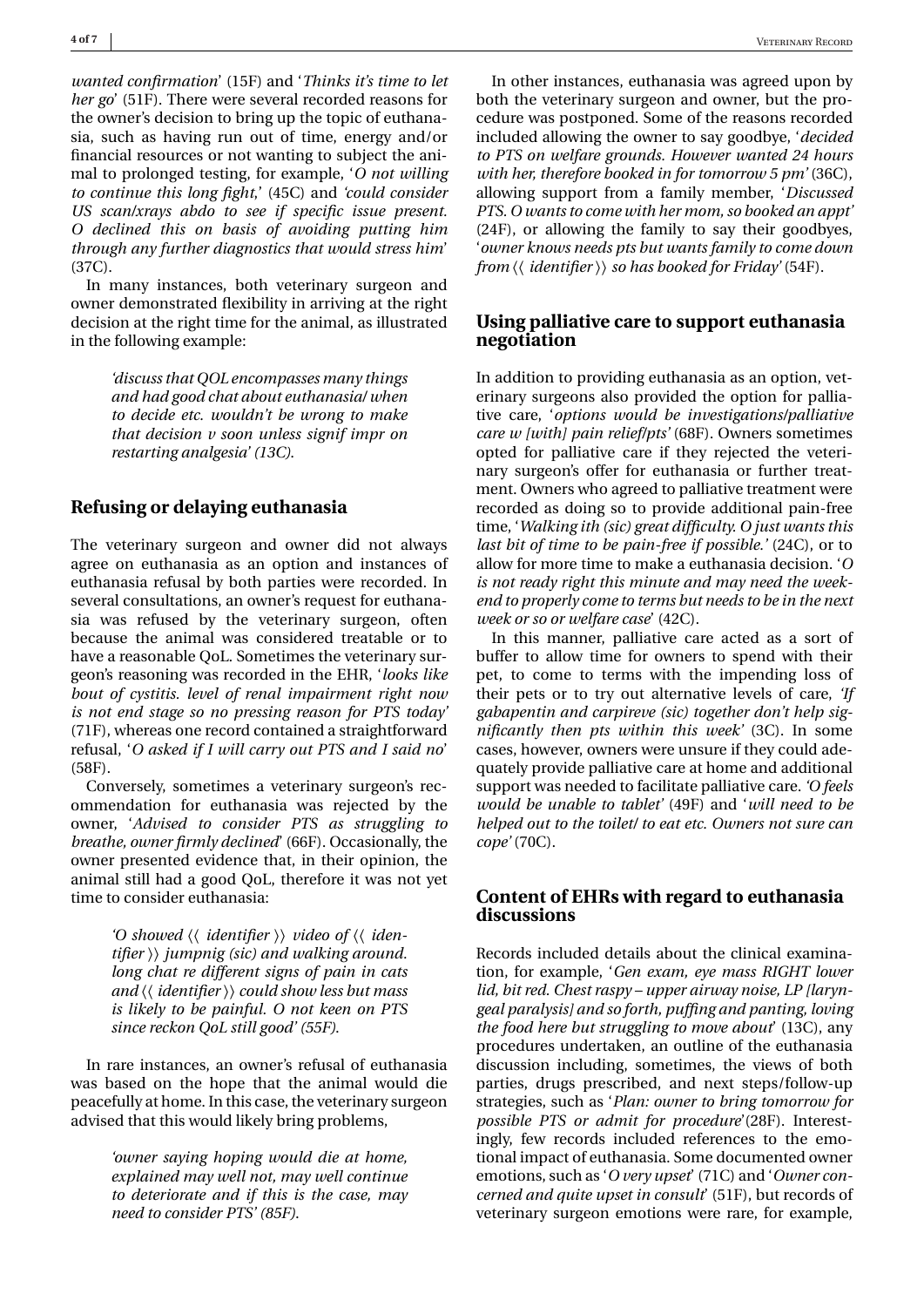'*feel uncomfortable euthasing (sic) today as want second opinion on case*' (50C), or '*sadly we are now out of options and dog's QOL sounds extremely poor*' (67C).

Only two records referred to emotional support for clients considering euthanasia, one referred the client to a bereavement support service: '*Directed O to the Blue Cross website for bereavement advice for the family'* (53F), the other suggested using this service for help with decision making, '*phone number to Blue Cross given for help to make decision'* (23F); however, perhaps this support was not always documented.

#### **DISCUSSION**

Most EHRs were complete in terms of recommended standards outlined by professional ethical guidance in the  $UK^{16}$  and included details of the discussion between veterinary surgeon and owner.

Either the veterinary surgeon or the owner initially broached the subject of euthanasia. Reasons for euthanasia included the animal's QoL or disease progression, or the owner's ability to finance treatment or devote time to care. The findings seem to agree with previous studies highlighting systemic disease conditions and QoL triggers that lead to euthanasia decisions, $^{20}$  $^{20}$  $^{20}$  and identifying caregiver burden and client income as strong predictors of euthanasia decisions. $12$  In some cases, it can be difficult for the owner to identify any decline in the animal's QoL, and the views of another person may be needed to give a fresh perspective on the animal's condition. $11$ 

This 'fresh perspective' does not always lead to an agreement; however, some records revealed disagreement between veterinary surgeons and owners regarding the decision for euthanasia. It is worth expanding on potential reasons for disagreement. Instances, where the owner disagreed with the veterinary surgeon's suggestion of euthanasia, may reflect the findings from a previous study that found that one-third of pet owners wished 'to personally choose the time of euthanasia.['21](#page-7-0) Although there were few records of owner emotions in the EHRs studied, guilt (somehow feeling responsible for the animal's condition) and grief may contribute to an owner's refusal to consider euthanasia. $15$  For instances where the veterinary surgeon disagreed with owner-requested euthanasia, potential reasons may include 'overload' if the veterinary surgeon had already performed several euthanasia procedures that day.<sup>5</sup> However, in these anonymised consultation records, it was impossible to link an individual veterinary surgeon to more than one euthanasia procedure. Reasons recorded in the EHRs examined included the veterinary surgeon's opinion that the patient was treatable, with the potential for a reasonable QoL. In these cases, rather than agreeing with the owner's request for euthanasia, the veterinary surgeon seemed to be acting to the detriment of their own wellbeing, as the refusal is inevitably followed by discussions regarding euthanasia decision making which veterinary surgeons find emotionally stressful.<sup>5</sup>

In previous work, reasons given by veterinary surgeons for refusing to carry out euthanasia include the perception that the animal was not suffering, or the availability of medical treatment options, $^{22}$  $^{22}$  $^{22}$  which seem to align with those revealed in the EHRs used for this study.

In cases where both parties agreed that euthanasia was the appropriate decision for the animal, but the owner was not ready to have it carried out immediately, veterinary surgeons employed various strategies, such as proposing the involvement of other family members or suggesting that the owner enjoy a final period with the animal, to ensure that the owner was prepared for the agreed time. Such strategies enabled the veterinary surgeon to find out about the owner's emotional support network, a key factor in providing support to animal owners throughout end-of-life care. $^{23}$  Although there was little evidence of direct emotional support, the willingness to delay euthanasia to allow family involvement was a form of indirect emotional support.

The use of palliative treatment enabled euthanasia decisions to be delayed. It was apparent that in some of the EHRs examined, euthanasia was offered as a single option, conflicting with Shanan's view that euthanasia 'should never be the only option offered,  $24$ but it was rare for patients whose euthanasia was delayed to be sent away without any treatment. Pain relief was often prescribed, despite ongoing controversy over the adequacy of owner-delivered home pain relief, $25$  while other palliative treatment documented included anti-nausea drugs, drugs to improve breathing and circulation, drugs to try to minimise the effects of neoplasia and appetite stimulants. However, these drugs were prescribed on an ad hoc basis; there were no accompanying end-of-life care plans, which are recommended for each patient in pet hospice guidelines. $9$  Importantly, the provision of palliative treatment facilitated both parties' agreement to delay euthanasia for a period of time. However, this palliative treatment was heavily based on pharmaceuticals; there were few references to non-drug treatments, changes to the environment, or discussion of client resources (including emotional) to enable the provision of end-of-life care at home, which is considered essential components of palliative care plans.<sup>7</sup> These discussions may have taken place without being documented in the EHR, although they would then be unavailable for any veterinary surgeon taking over patient care.

The completion of thorough end-of-life care plans would require longer consultation times.

The length of the consultations involved in producing the EHRs for this study is unknown, but it is likely that they were the 'standard' length for veterinary consultations in the UK, that is,  $10-15$  minutes.<sup>26</sup> Many authors propose that longer consultations are required for proper 'end of life' discussions, as longer end-of-life consultations correlate with higher client scores for most measures of client-centredness<sup>[13](#page-7-0)</sup> and higher levels of client communication and support practices[.23](#page-7-0)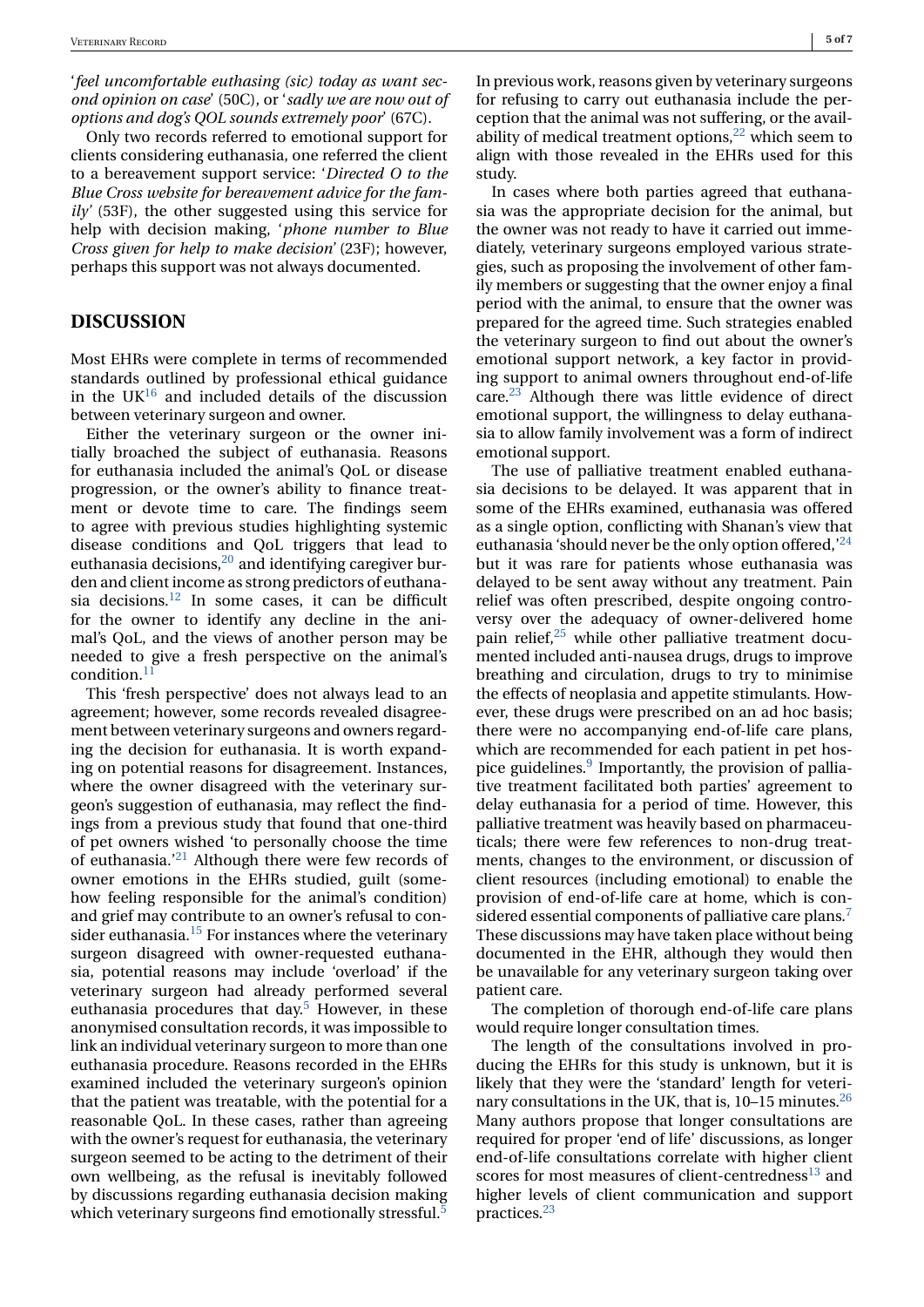<span id="page-6-0"></span>In summary, this study evidences the use of the EHR as a record of the discussion surrounding euthanasia decision making. It found that decisions for euthanasia for an animal patient can be difficult to negotiate and may involve reluctance on the part of either veterinary surgeon or owner. From the EHRs studied, the concept of 'negotiating' the decision for euthanasia encompasses evidence of veterinary surgeons and owner prioritising their understanding of the best decision for the animal, and themselves, from their respective positions as a healthcare provider and caregiver. The records also demonstrated the novel role that palliative care can play in supporting euthanasia decision making, by allowing time for the decision to be accepted by all parties, and for emotional support to be provided to the animal owner.

In practical terms, therefore, veterinary surgeons could

- 1. consider palliative care as a means of allowing owners more time with their animals at the end of life, liaising with mobile end-of-life care and out-ofhours care providers to provide this
- 2. use clinical records to document end-of-life care plans, emotional support offered and bereavement resources provided to clients so that others involved in care are kept informed.

### **LIMITATIONS**

This study relied completely on what was written by the veterinary surgeon involved in the euthanasia consultations, with time constraints for data entry during or after consultations likely to produce an abbreviated version of the conversation, comprising what the veterinary surgeon regarded as important. Future work could involve a comparison of observed consultations with what is recorded in the EHRs for these consultations.

Furthermore, data collection was restricted to UK practices who signed up to contribute to the SAVS-NET database, and used only consultations involving dogs and cats, omitting other animal patients who may also be the subjects of prolonged discussions about euthanasia. Future work could usefully extend the scope of the research to other animals and international settings.

#### **ACKNOWLEDGEMENTS**

Sincere thanks are due to Dr P J Noble, who provided the random sets of 1000 dog and 1000 cat consultations for analysis from the original dataset. This research is not possible without those veterinary practices collaborating in SAVSNET, including CVS. SAVSNET has received recent major funding from BBSRC and BSAVA and currently receives funding from Dogs Trust. This study was funded by the Animal Welfare Foundation (AWF). AWF is a fundraising and grant-giving charity (charity number 287118) directed by veterinary and animal welfare professionals, which uses veterinary knowledge to improve the welfare of animals through science, education and debate. More information can be found at [www.](http://www.animalwelfarefoundation.org.uk) [animalwelfarefoundation.org.uk.](http://www.animalwelfarefoundation.org.uk)

#### **CONFLICT OF INTEREST**

The authors declare that they have no conflict of interests

#### **AUTHOR CONTRIBUTIONS**

The study was designed by Carol Gray with input from Alan Radford. Carol Gray conducted the data analysis. Alan Radford acted as data chaperone. The first draft of this paper was written by Carol Gray and Alan Radford. Subsequent revisions have been made by Carol Gray.

#### **ETHICS APPROVAL**

A precautionary enquiry was undertaken to determine the need for ethics approval for this project, as the SAVSNET project already has ethics approval from the University of Liverpool Research Ethics Committee (RETH000964). Written confirmation was provided that ethical approval was not required to use anonymised data for this individual study (Ref 8692).

#### **DATA AVAILABILITY STATEMENT**

The data that support the findings of this study are available from the corresponding author upon reasonable request.

#### **ORCID**

*Carol Gray* <https://orcid.org/0000-0002-1800-4574>

#### **REFERENCES**

- 1. RCVS. Code of professional conduct for veterinary surgeons: supporting guidance 8.1-8.11 euthanasia of animals. 2020. [https://www.rcvs.org.uk/setting-standards/advice](https://www.rcvs.org.uk/setting-standards/advice-and-guidance/code-of-professional-conduct-for-veterinary-surgeons/supporting-guidance/euthanasia-of-animals/)[and-guidance/code-of-professional-conduct-for-veterinary](https://www.rcvs.org.uk/setting-standards/advice-and-guidance/code-of-professional-conduct-for-veterinary-surgeons/supporting-guidance/euthanasia-of-animals/)[surgeons/supporting-guidance/euthanasia-of-animals/](https://www.rcvs.org.uk/setting-standards/advice-and-guidance/code-of-professional-conduct-for-veterinary-surgeons/supporting-guidance/euthanasia-of-animals/) Accessed 22 March 2021.
- 2. Christiansen SB, Kristensen AT, Sandøe P, Lassen J. Looking after chronically iII dogs: impacts on the caregiver's life. Anthrozoös 2013;26(4):519–33
- 3. Christiansen SB, Kristensen AT, Lassen J, Sandøe P. Veterinarians' role in clients' decision-making regarding seriously ill companion animal patients. Acta Vet Scand. 2015;58:30. <https://doi.org/10.1186/s13028-016-0211-x>
- 4. Cooney KA, Kogan LR, Brooks SL, Ellis CA. Pet owners' expectations for pet end-of-life support and after-death body care: exploration and practical applications. Top Companion Anim Med. 2021;43:100503. [https://doi.org/10.1016/j.tcam.](https://doi.org/10.1016/j.tcam.2020.100503) [2020.100503](https://doi.org/10.1016/j.tcam.2020.100503)
- 5. Matte AR, Khosa DK, Coe JB, Meehan MP. Impacts of the process and decision-making around companion animal euthanasia on veterinary wellbeing. Vet Rec. 2019;185:480. [https://doi.](https://doi.org/10.1136/vr.105540) [org/10.1136/vr.105540](https://doi.org/10.1136/vr.105540)
- 6. Batchelor CEM, Mckeegan DEF. Survey of the frequency and perceived stressfulness of ethical dilemmas encountered in UK veterinary practice. Vet Rec. 2012;170:19. [https://doi.org/10.](https://doi.org/10.1136/vr.100262) [1136/vr.100262](https://doi.org/10.1136/vr.100262)
- 7. Shearer TS. Pet hospice and palliative care protocols. Vet Clin Small Anim. 2011;41:507–18